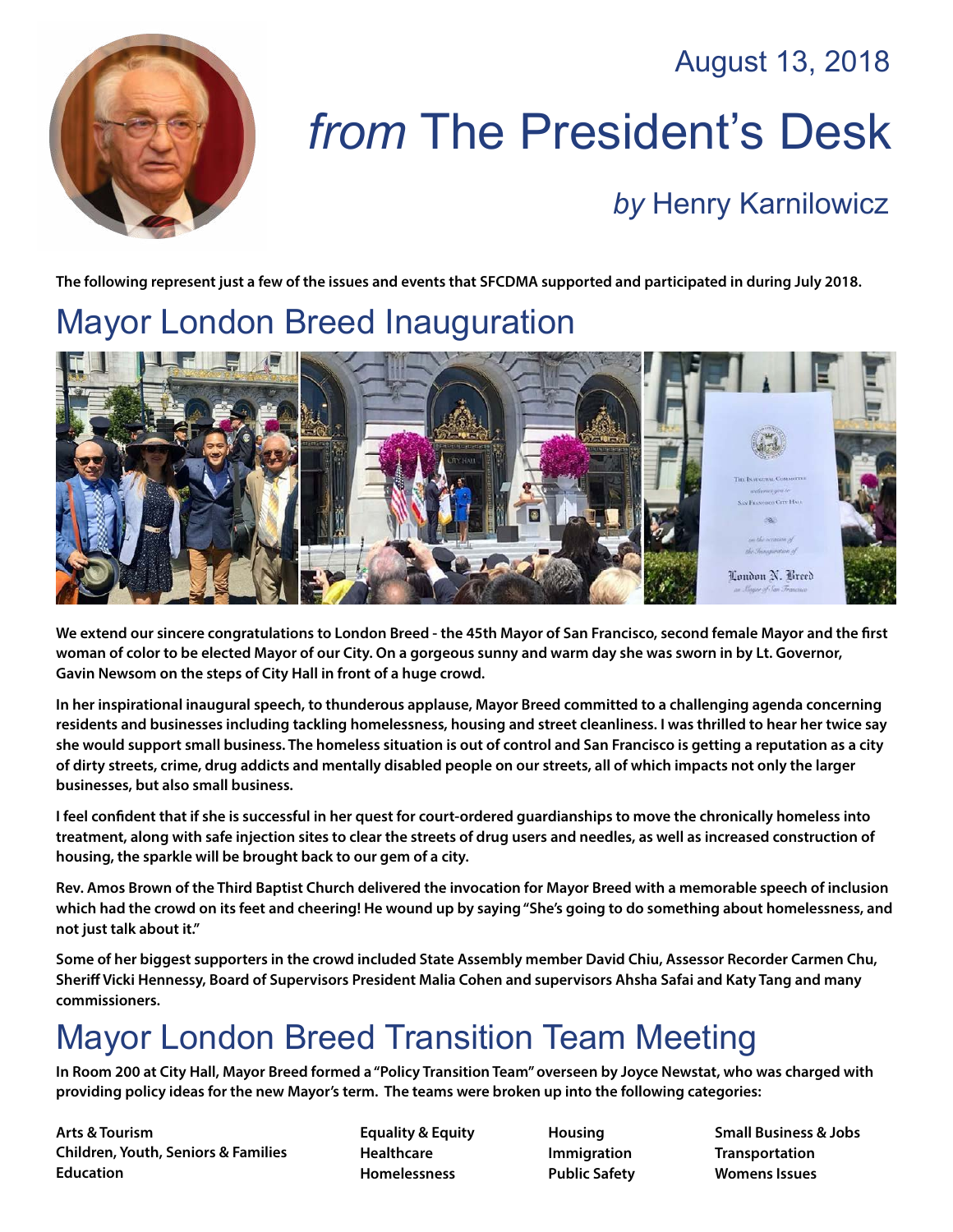

**Vas Kiniris and I were chosen to be on the Small Business & Jobs Team. The Committee comprised 22 participants, lead by Darlene Chiu, and included Gwyneth Borden, Sunshine Powers, Jim Lazarus, Gladys Soto, Buffy Maguire and Linda Parker Pennington.**

**We all convened in the auditorium of UC Hastings College of the Law, where the teams presented their findings and recommendations to Mayor Breed.**

#### **Small Business & Jobs presented the following:**

- **• The Challenges for Small Business & Job Creation**
- **• Street improvement and maintenance disrupting business**
- **• MTA measures impacting access to neighborhood corridors**
- **• Homelessness and lack of clean streets**
- **• Time required for permitting in the city compared to other municipalities**
- **• Vacant storefronts in neighborhoods**
- **• High cost of doing business while competing with online business**
- **• Lack of public safety presence and support on merchant corridors**
- **• There is lack of preference for local small businesses, i.e.: out of city and out of state firms compete for same contracts in city and win due to lower cost of doing business**
- **• Lack of workforce training for non-trade positions, i.e. restaurants and service industries**
- **• Access for disadvantaged and underserved communities, commitments of employers, and expectations that city-funded or construction projects will be made available for local hiring, Need to expand beyond construction to hospitality, health care - requires policy reform (Based on Oakland model)**
- **• Insufficient resources for technology needs for small businesses to develop efficient interaction with city agencies. Efficient way to communicate and engage large corporations in merchant corridors**
- **• Enhance the Small business portal to allow businesses to be case managed through the city process**

#### **Ideas & Best Practices**

- **• Increased inter-agency communication**
- **• Allow online permit application, allowing neighborhoods to set guidelines to streamline approval process**
- **• Job training to start at an earlier age, in particular vocational training; e.g.: New York programs start in high school to provide an employee base**
- **• Create a fund to pay for on-the-job training for non-trade employers who hire from disadvantaged backgrounds, Success Centers, certain census tracks, etc.**
- **• Look at workforce development programs adopted in Silicon Valley**
- **• Taxation policies should support small business job creation**
- **• CCSF to support the local businesses who stay in city and have higher cost of doing business vs other Bay Area cities**

**I believe Mayor Breed should convene all stakeholders for a "big tent" tax discussion to develop opportunities to raise responsible new revenue for housing/homelessness, review impacts of the payroll tax, identify best practices to unite business, labor and neighbors.**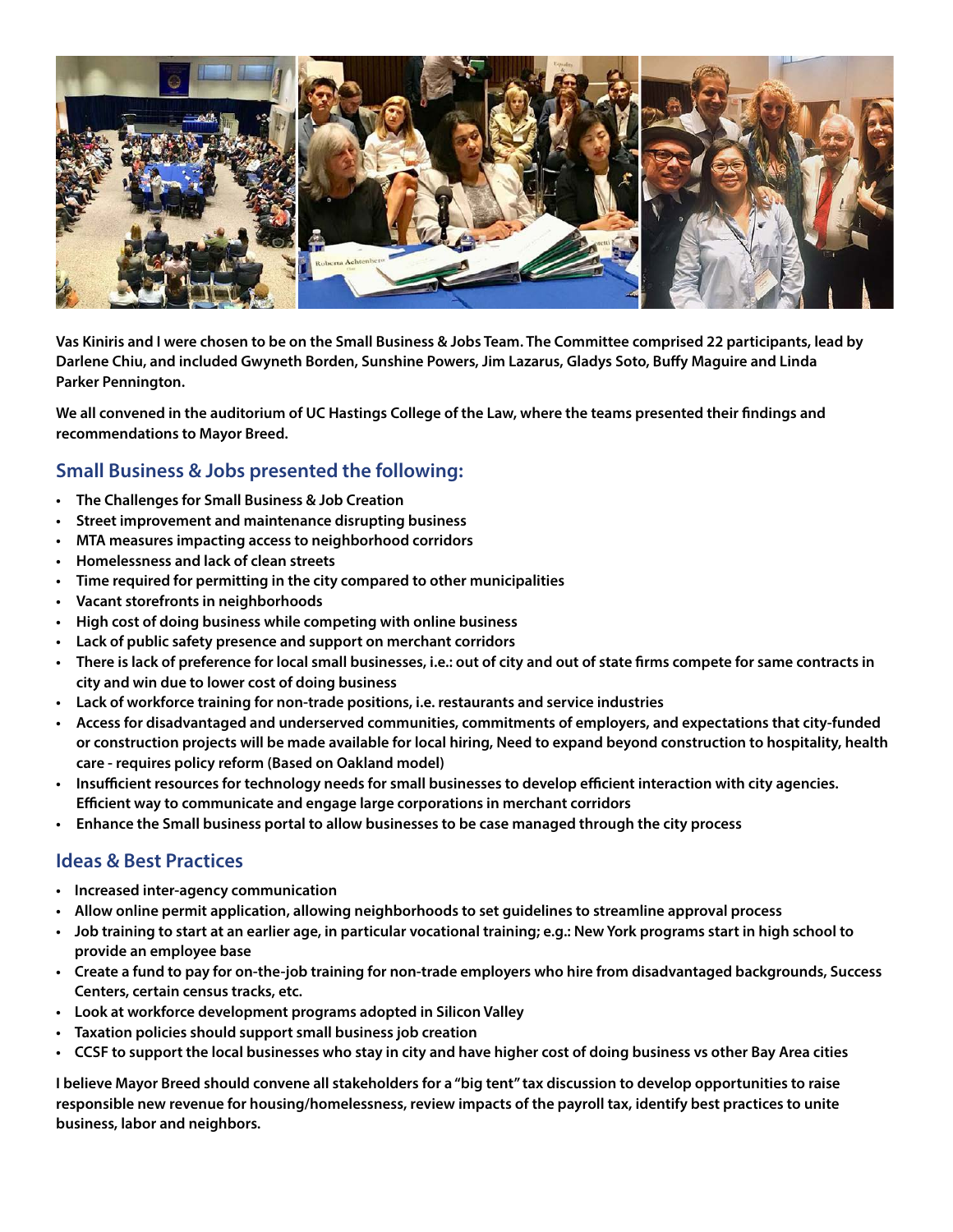#### West Portal Merchant Walk



**I extend our sincere thank you to our community partners Airbnb (Adam Thongsavat and Matt Middlebrook), San Francisco Office of Economic and Workforce Development (OEWD) (Jorge Rivas), West Portal Merchants Association (Rose-Ellen Fairgrieve and Deidre Von Rock-Ricci) and the office of Supervisor Norman Yee (Jarlene Choy) for coming together to make our West Portal Merchant Walk such a success!**

**The Airbnb "Superhost" influencer community was introduced to our mix of independent stores so they could share with their guest community.**

**It is private/public partnerships which are key to keeping our neighborhood merchant corridors thriving and vital.**

**Thank you also to the following participating businesses in making this walk possible:**

**The Dubliner, Ambassador Toys, BookShop West Portal, Easy Breezy Frozen Yogurt, Noe Valley Bakery West Portal, Submarine Center, GG's, Ballast Coffee. Special thanks go to Sandy Schulze, Ron Lee and Adam Thongsavat for the photos!** 

### Playland at Balboa Festival



**This free festival was organized by the Richmond District Neighborhood Center and featured live music, family activities, local artisans and great food. Balboa Village Merchants Association were participants.**

**Live music was performed at an outdoor stage on Balboa Street, sponsored by the Outside Lands Music Festival, as well as within the Balboa Theater, La Promenade Café, Noise, Simple Pleasures Cafe and Creative IQ Art Studio.**

**Acts performing included BURNT, Teen Models, The Total Bettys, Bandy's Brass Band and DJ Jackie Sugarlumps. La Promenade Café hosted music by McLean as well as Denise & Larry, and Dead Sailor Girls and Rocky Ramirez played at Noise Records. Creative IQ hosted Bandy's Brass Band in addition to the exhibition "Those Who Can, Teach" – featuring the Fine Art of Creative IQ's Teachers. The Simple Pleasures Cafe lineup included The Wyatt Act, Vollmer, The Salt People as well as Chris Mendoza and Friends.**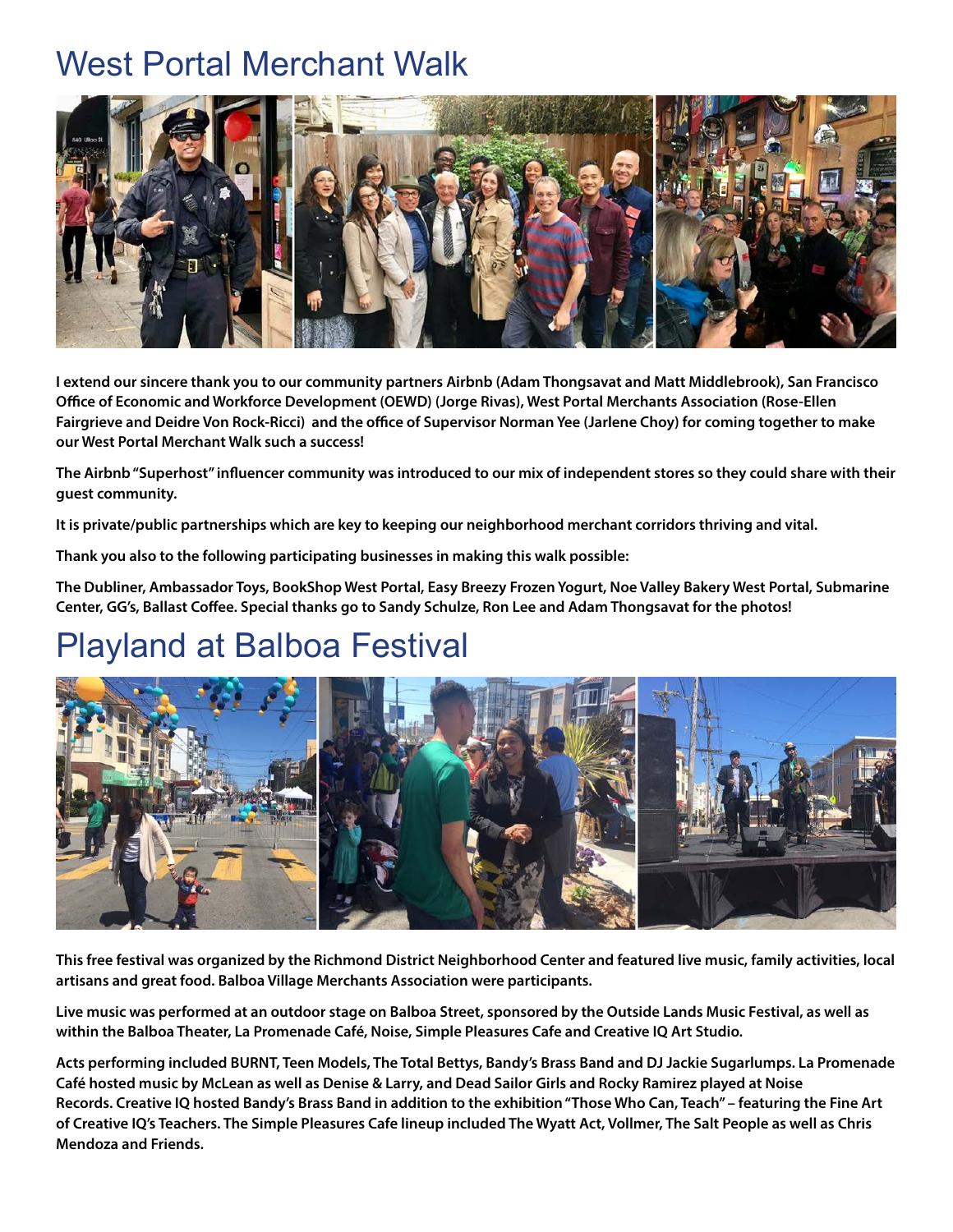**Paying homage to the original Playland at the Beach theme park, the Balboa Theater screened two documentary films by Strephon Taylor – "Sutro's: The Palace at Land's End" and "Playland at the Beach".** 

**Congratulations and thank you to Supervisor Sandra Lee Fewer, Sarah Huck, Development Director at Richmond District Neighborhood Center and everyone else who contributed to the event, including Marjan Philhour, President of the Balboa Village Merchants Association. It was really nice also of our Mayor, London Breed, to drop by and chat with some of the crowd.** 

# Chinatown Culture Sunday Street Fair



**I applaud and congratulate Eva Lee for organizing this fabulous inaugural event and for closing off a portion of Grant Avenue and converting it into a pedestrian open space. Congratulations also to Kevin Chan for the beautiful posters and Cynthia Yee for her warm welcome to the visitors. We enjoyed lion dancing, tai chi demonstrations and music, along with the ambiance of the lantern laden street with no cars in sight! The beautiful Chinese princesses added a touch of elegance and class!**

**It was a wonderful way to spend the day. I loved the music performed by Alice Lui and her Wave Band, who played a medley of numbers including old favorites in Chinese! They got people to dance including one couple from Italy!**

**This FREE event will repeat for the next two Sundays this month, from 12:00-4:00 PM, so drop by and enjoy a fun afternoon.** 

### Executive Committee Meeting at Cassava



**On the first Sunday of each month the SFCDMA Executive Committee, including Keith Goldstein, Yuka Ioroi and Albert Chow, meets at Cassava restaurant on Balboa Street to discuss issues such as the agenda for our general meetings and other issues including future events and sub committees.**

**Executive Administrator, Vas Kiniris and webmaster and graphic artist, Dominic Lloyd, join us at this meeting. Also present was Stephen Cornell, a delegate of the Polk Street Merchants Association.**

**As well as covering a range of topics, we enjoyed a mouthwatering Cassava breakfast.**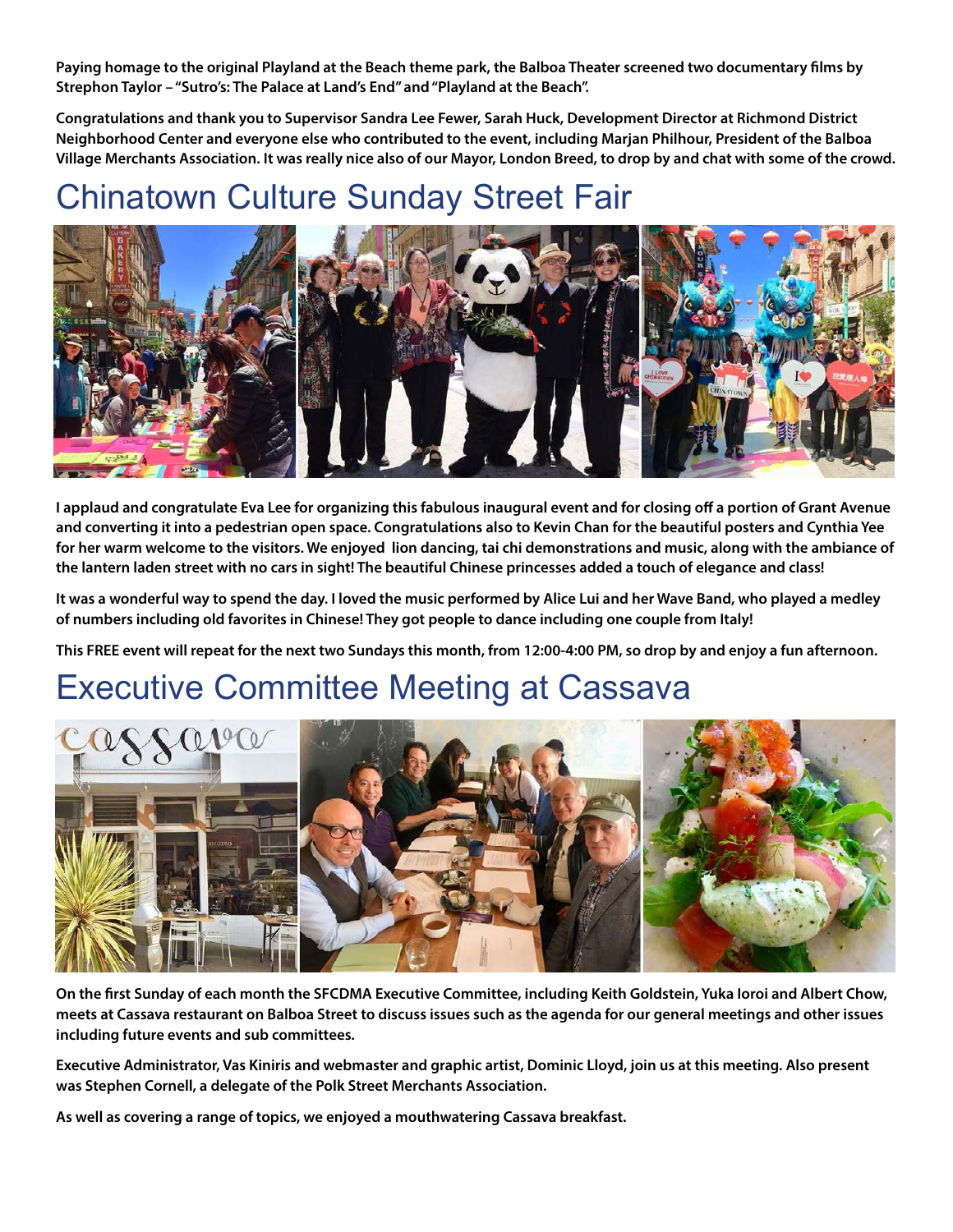### Leaders Breakfast at Square



**This Leaders Breakfast was the brainchild of Square's Erin Archuleta, and was convened to bring together merchant leaders so they could share their insights on small business technology needs and to better understand how tech tools can be utilized to support their work. Sarah Spergel and Kelly Payne joined in the conversation. We identified some key topics for upcoming workshops in advance of the big holiday sales season and we will be partnering with your neighborhood merchants to host these workshops in the community.** 



#### **About Square**

**Square creates tools that help sellers start, run, and grow their businesses. Square enables sellers to accept card payments and also provides reporting and analytics, next-day settlement, and charge back protection. Square's point-of-sale software and other business services help sellers manage inventory, locations, and employees; access financing; engage buyers; build a website or online store; and grow sales. The Cash App is an easy way to send, spend, and receive money, and Caviar is a food-ordering platform. Square was founded in 2009 and is headquartered in San Francisco, with offices in the United States, Canada, Japan, Australia, Ireland, and the UK.**

**After the breakfast David Heller, President of the Greater Geary Boulevard Merchants Association, called me and said that he got a call from Square offering a discount on the fees that they charge!**

#### Greater Geary Boulevard Merchants Association and BRT

**San Franciscans for Sensible Transit have been meeting with both the San Francisco Metropolitan Transit Authority (SFMTA) and the County Transportation Authority (CTA) regarding the proposed Geary Boulevard Bus Rapid Transit (BRT), which will impact both residents and businesses along the Geary Boulevard corridor. Agreement could not be reached thus a lawsuit was filed by San Franciscans for Sensible Transit. The case was before Judge Cynthia Ming-mei Lee, on Thursday August 9 in Superior Court here in San Francisco. Sensible Transit had claimed that the process leading to the adoption of the Geary BRT project had been flawed and should be restarted by the city to correct errors and misrepresentations.**